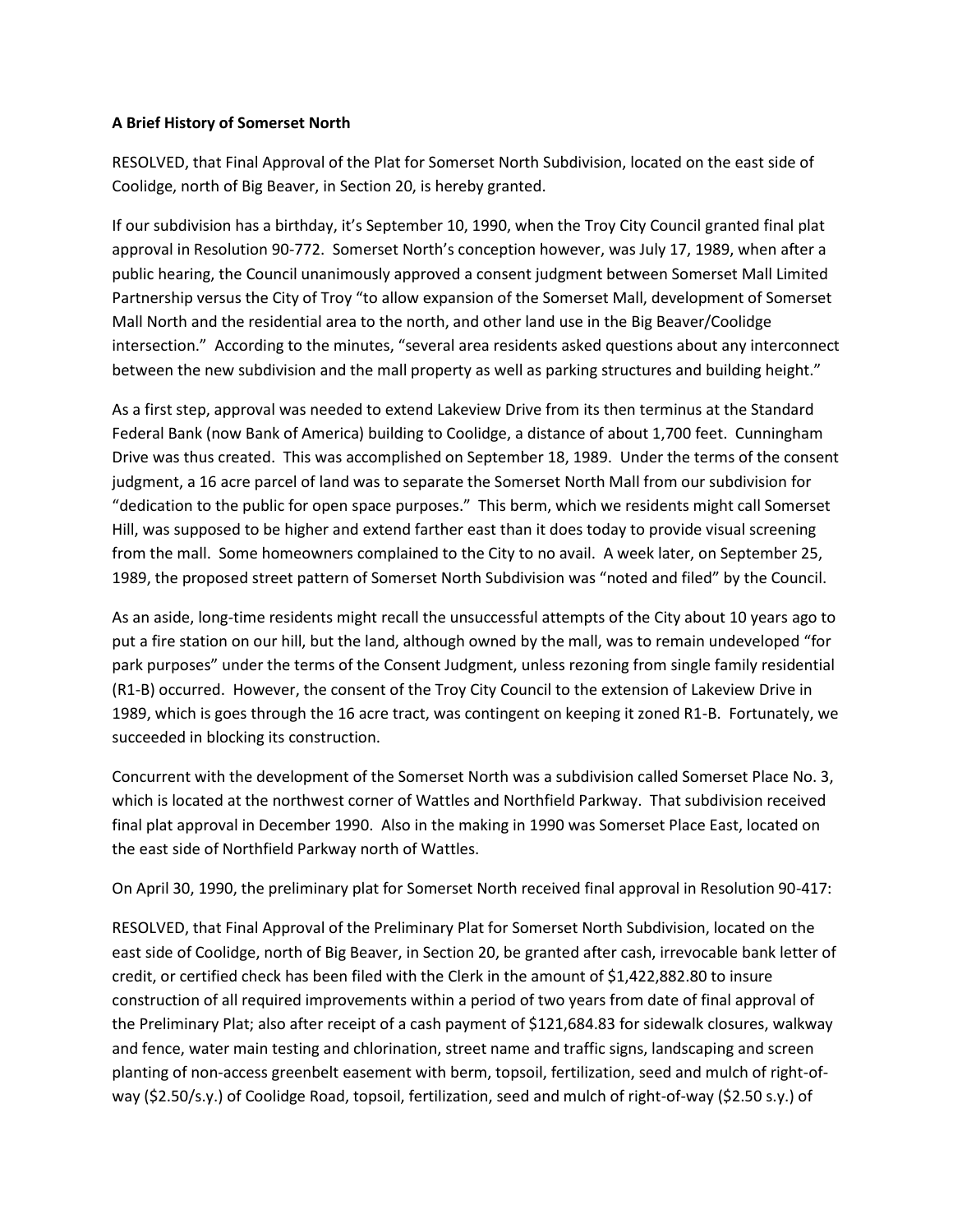walkways, soil erosion and sedimentation control permits, testing services, engineering review of construction plans, inspection fees and Plan Review Fees; and

BE IT FURTHER RESOLVED, that the Mayor and City Clerk are hereby authorized to execute the Subdivision Agreement, a copy of which shall be attached to the original minutes of this meeting.

On October 1, 1990, the City Council approved the installation of a traffic signal at the cost of \$56,326 at the intersection of Coolidge and Lakeview/Cunningham. The first houses in the sub were built in 1991, and the final ones in 1995. I've been told that there were four original builders, the names of which I don't know.

The man behind our subdivision, the mall, and other Troy landmarks was Sam Frankel, who lived to be 94 years old and died April 7, 2008. He and Harry Cunningham (for whom Cunningham Drive, which runs behind the old K-mart headquarters, is named) created the discount-store concept with the birth of K-mart, the successor of S.S. Kresge's "Five and Dime" idea (everything cost either 5 or 10 cents). Sebastian S. Kresge, who grew up in Pennsylvania, built his first "S.S. Kresge" in 1899 in Detroit. Kresge and Cunningham (the company's president in 1959, and chairman in 1967) built the first K-mart in Garden City, Michigan in 1962, which is still open today. Although Kresge died in 1966, Cunningham and Frankel continued to build K-mart stores. To reflect that the dominance of K-mart stores over Kresge stores, the name S.S. Kresge Corporation was changed to Kmart Corporation in 1977.

Frankel grew up in Detroit, the son of immigrant who owned a small grocery store. He got a law degree in 1935, and started in the food business in 1936. In 1961, he founded Frankel Associates and partnered with Max Fisher. Frankel bought 140 acres of land between Maple and Big Beaver, and built the Somerset Park Apartments, which opened in 1963. Early on, Frankel adopted the name "Somerset" because he liked to visit historic Somerset, England. Golfview Drive is named for the Somerset Golf Club, the private 9 hole course which is part of the apartment complex, and Lakeview Drive is named for the small "lake" around which the golf course is built. Anyway, Frankel then built Oakland Mall in 1965 as head of development operations for Allied Supermarkets, otherwise known as Wrigley. Oakland Mall was originally just a Sears store in 1965, but in 1968, it became a mall with a Hudson's, Wrigley, and an S.S. Kresge. By the way, Northland Mall in Southfield, was the first shopping center in metro Detroit and the world's largest when it opened in 1954, and it was built by the J.L. Hudson Company. At the time Sebastian Kresge died in 1966, the Troy city hall was at Wattles and Livernois (where the Troy Historical Museum is today) and I-75 had just been opened. Frankel recognized that Big Beaver Road could be a major thoroughfare that connected Woodward to Lake St. Clair. In a bold move, he first introduced high-end retail to Troy by convincing Saks Fifth Avenue to build a free-standing store in 1967 on the southeast corner of Big Beaver and Coolidge. With the addition of another anchor tenant, Bonwit Teller, Frankel opened Somerset Mall in 1969.

Frankel considered his biggest coup getting the S.S. Kresge Corporation to build their world headquarters in Troy in 1972, leaving their offices in downtown Detroit. They were offered a couple of other areas: on the riverfront in downtown Detroit, or the Northwestern/Evergreen area in Southfield. Many of the executives lived in the Birmingham/Bloomfield area, so Troy was selected, but Frankel had